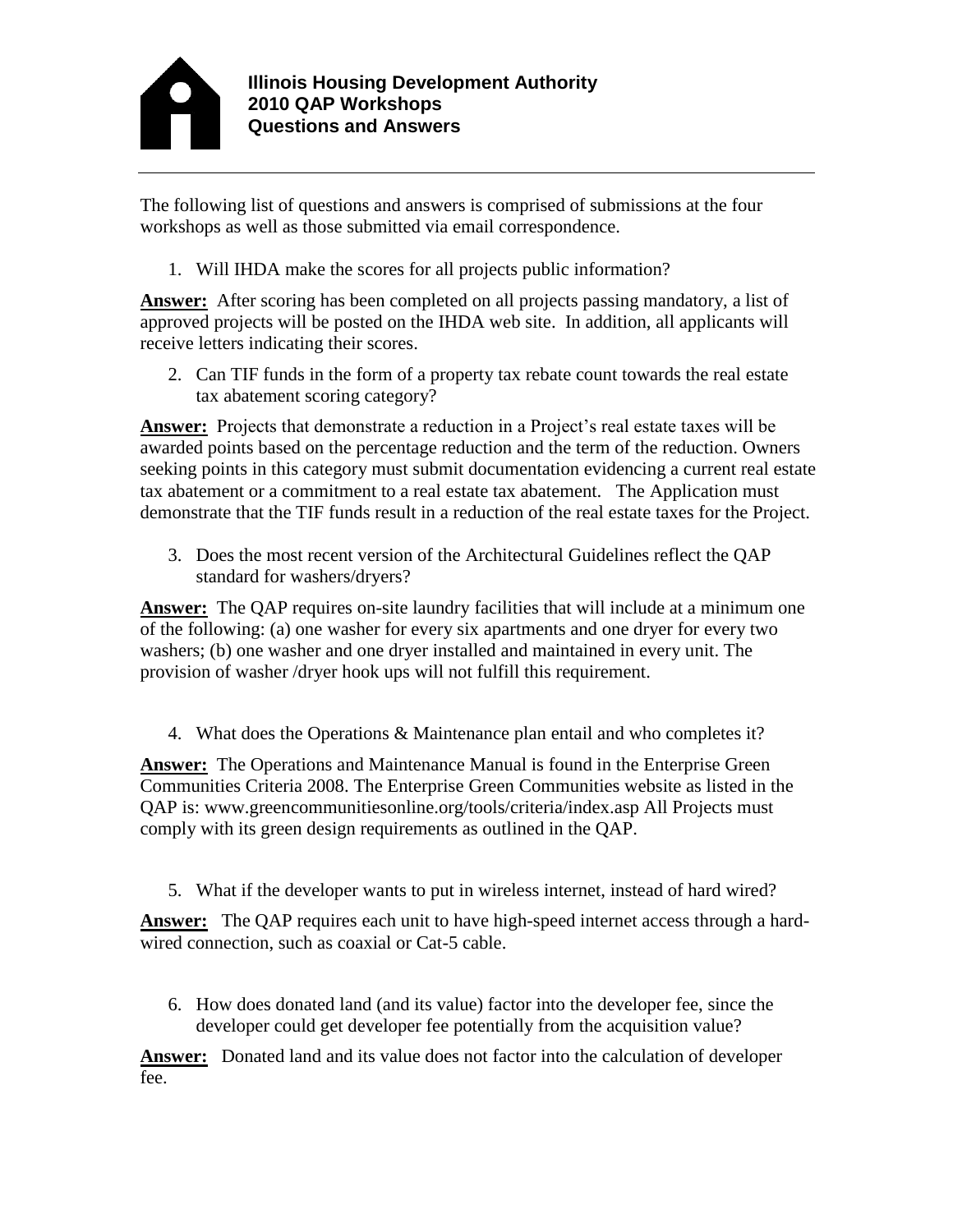

7. Regarding large units, do single family attached properties fall under the same exemption as detached homes?

**Answer:** No. The QAP reads that projects proposing single family detached housing may exceed the thirty percent (30%) limit of units with three or more bedrooms and still receive the full six (6) points.

8. Clarify that the 10% at 30% units remain at that restriction, regardless of whether supportive housing tenant can be found by referral agency.

**Answer:** All points received in every scoring category will be incorporated in the project's Extended Use Agreement. Therefore, if projects receive points in the Deeper Targeting for Supportive Housing Populations category, the Extended Use Agreement will include language requiring 10% of the units to remain affordable to households at or below 30% of AMI throughout the term.

9. How is IHDA going to define full scope of services?

**Answer:** Scope of services is not a defined term under Section II of the QAP. However, the scope of services for the purposes of Section D of Scoring Categories should at a minimum include sections which provide a project description, project schedule, and description of services to be performed and by whom.

10. Will a 501c4 be considered a qualified non-profit?

**Answer:** Any nonprofit status as defined in Section 42 of the IRS Code will be considered a qualified non profit corporation under the QAP.

11. Can projects that qualify for the boost request the maximum credit allocation and then receive the boost  $(\$1.8M X 130\% = \$2.3M)$ 

**Answer:** The maximum reservation for which any single project may apply is 8% of the total allocation, or approximately \$1,818,600. In any case, no Project will be awarded more credits than is needed to make the Project financially feasible.

12. Does the pre-application site control documentation have to be current within six months?

## **Answer:** No.

13. Can you request a waiver for any of the mandatory requirements or only the ones for which the QAP specifically allows for a waiver?

**Answer:** Only certain mandatory categories allow for an explanation of substantial deviation from the requirements; specifically, Local Support, Zoning – PUD in process, Required Project Amenities, Operating Expenses, Trending Factors, and Vacancy Rates.

Is there a listing on the website of all the projects financed by IHDA?

**Answer:** Yes, this is available on our website, Statewide resources, click on ALL Rental Apartments Financed by IHDA, then select the applicable county.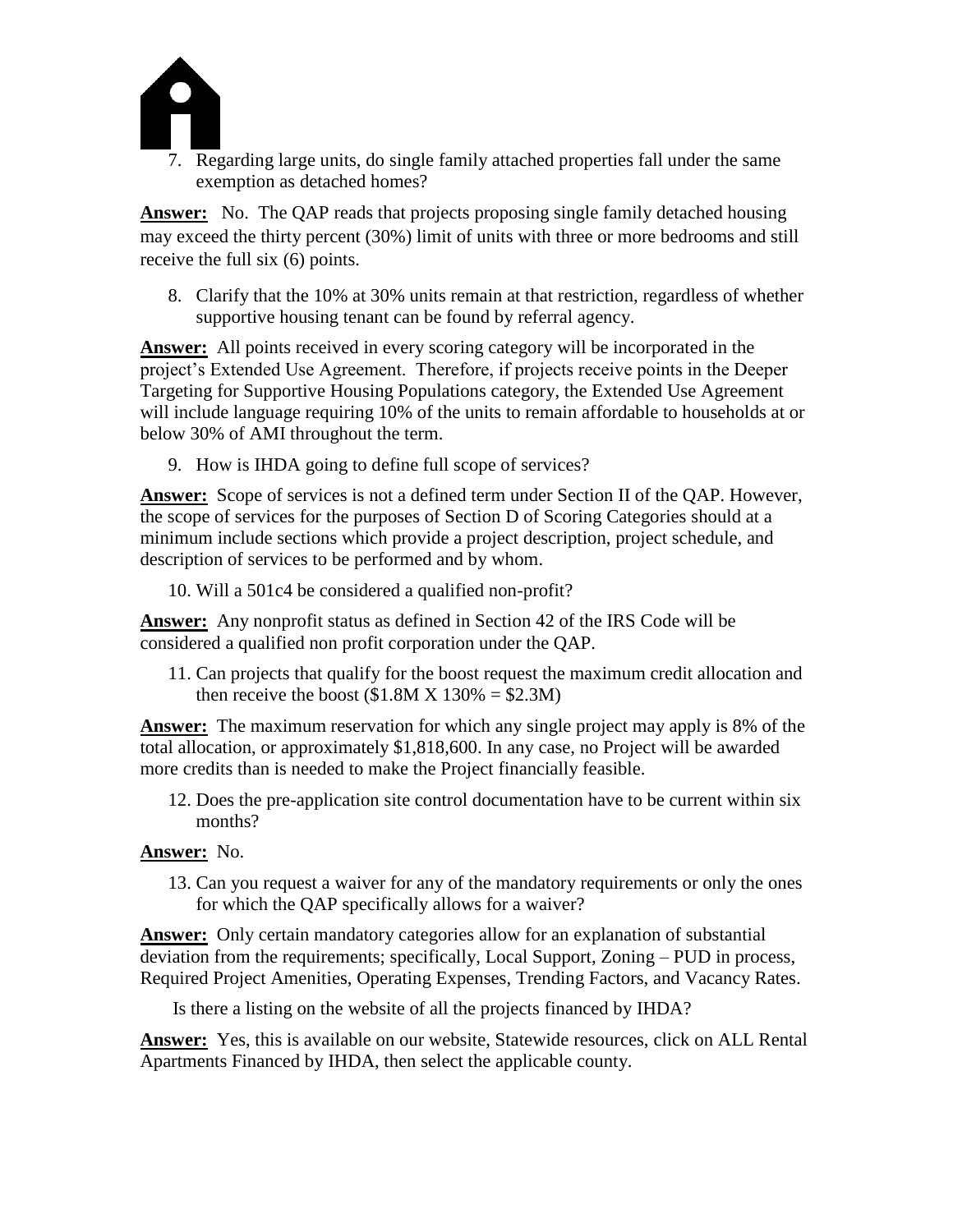

14. Will IHDA be coordinating with the City of Chicago Zoning Department to facilitate the required zoning letters? Historically, it has been very difficult to get letters from that department to fulfill the zoning mandatory requirements.

**Answer:** The Authority has informed the City of Chicago in order to prepare them for the new QAP zoning requirement.

15. Can deferred developer fee above the 25% mandatory amount count towards financial leveraging?

**Answer:** No.

16. Will a contributing building to a National Register of Historic Places district (not only a building individually listed) qualify for Historic preservation points?

Answer: In order to qualify for 6 points, the building(s) on the Project site must qualify as a certified historic structure which is defined as a building that is listed in the National Register of Historic Places, either individually or as a contributing building in a National Register historic district, or as a contributing building within a local historic district that has been certified by the Department of the Interior.

17. Does the washer / dryer requirement in the QAP conflict with the requirements in the plumbing code?

**Answer:** No. The plumbing code only requires hook-ups while the QAP requires washers and dryers.

18. Does a vacant commercial building count under preservation or adaptive re-use?

Preservation properties are currently occupied buildings. Adaptive re-use are buildings that are either vacant residential or commercial properties.

19. Can an Applicant submit more than 10 desirable activities to offset the negative scoring of any undesirable activities? For instance submit 12 desirables and 2 undesirables for a total score of 10.

## **Answer:** No

20. What flexibility do you have in your preliminary application versus what you put in the full application?

**Answer:** The Authority would expect that your full application is consistent with the information submitted in your preliminary application.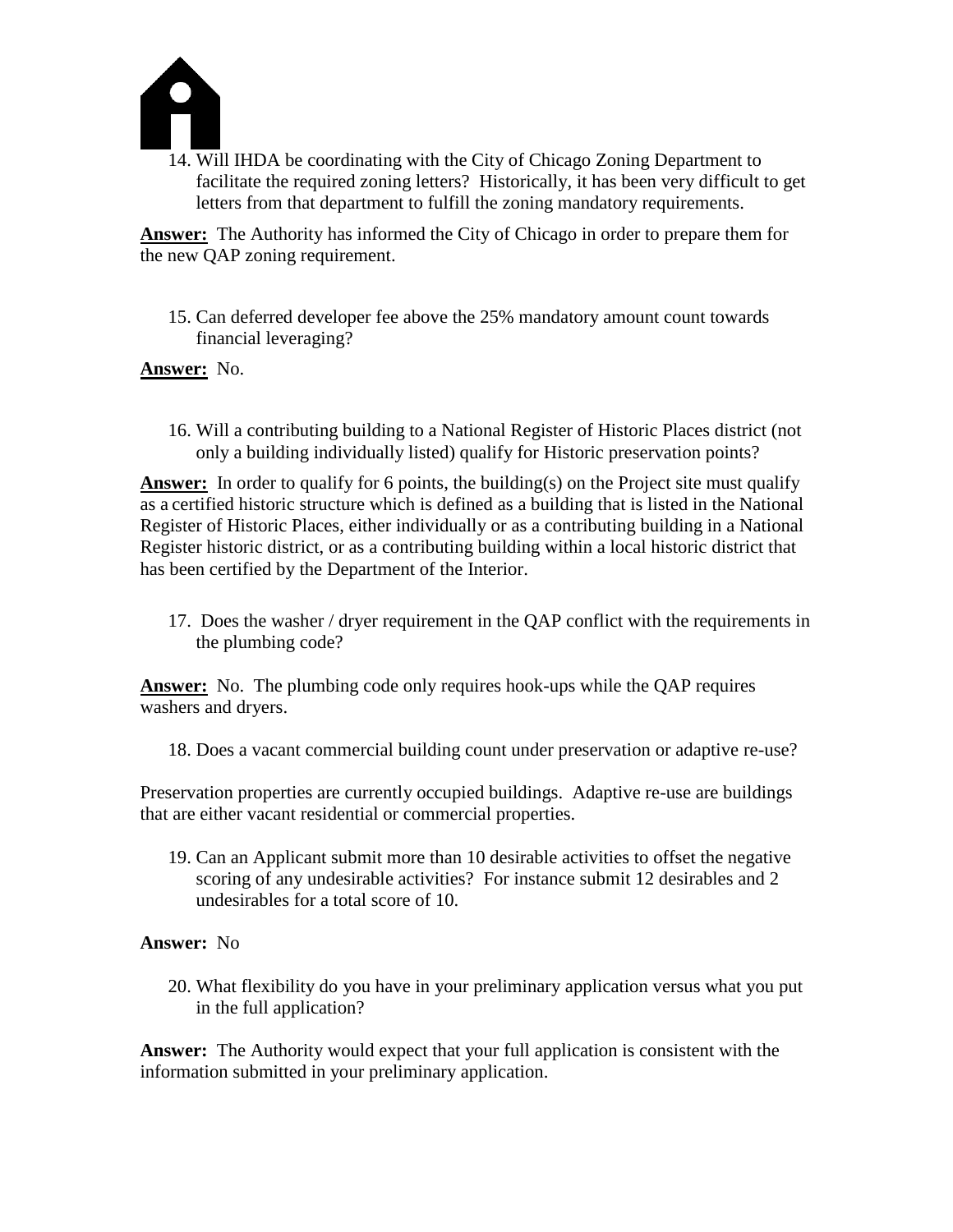

21. How many copies of the preliminary application should we submit?

**Answer:** One hard copy and one electronic copy (if possible)

22. Page 41 of the QAP states that the insurance reserve is 105% of the real estate taxes. Is this correct?

**Answer:** No, the insurance reserve requirement is 110% of the previous year's insurance premium.

23. The City of Chicago allows up to \$1 million developer fee while IHDA allows a 12% developers fee. However the QAP requires a deferred developer fee. How will the Authority handle this discrepancy?

**Answer:** When the Authority and the City of Chicago both have financing in a project, the more stringent requirement rules.

24. Will attorney letters be allowed to evidence the proper zoning certification?

**Answer:** No, letters will only be accepted from the local zoning administrator or chief elected official if there is no zoning administrator. For projects in the City of Chicago, we highly recommend that you start the process early.

25. Your list of required Project amenities include fully equipped playground or tot lot. Is this one per building or one per project?

**Answer:** One per project.

26. Are playgrounds required for SROs?

**Answer:** SROs fall under supportive housing and as a result may request a waiver of this requirement.

27. What about insurance for these playgrounds?

**Answer:** Insurance for playgrounds as well as all other amenities should be a budgeted expense associated with the ongoing operations of your project.

28. Are scattered site projects eligible for points under unrestricted units.

**Answer:** yes

29. Are CHA units qualified as supportive housing?

**Answer:** Potentially; the answer depends on the population to be served.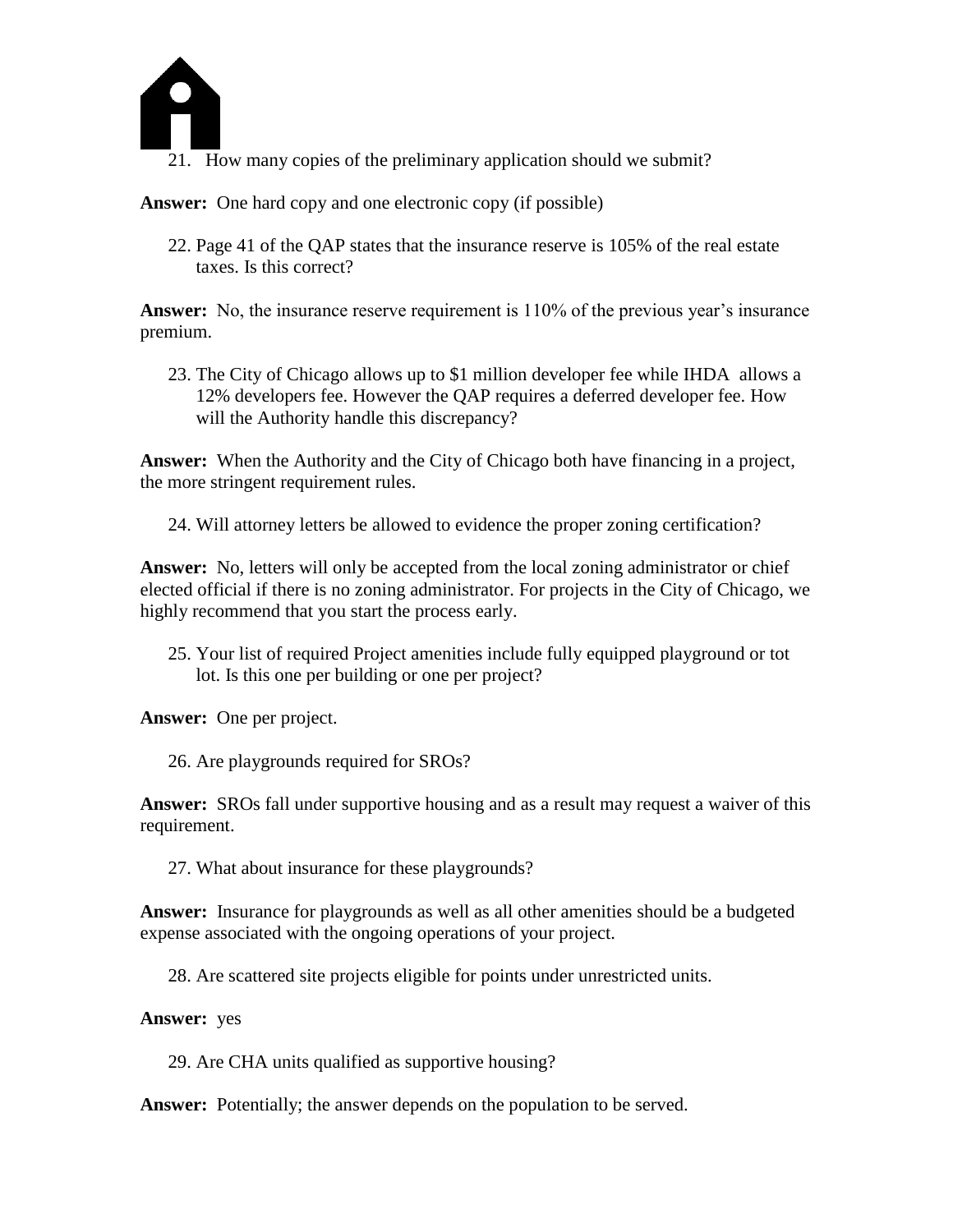

30. Do projects under CHA's plan for transformation count as preservation?

**Answer:** No.

31. By unit mix do you mean the number of bedrooms or different layouts within the same number of bedrooms?

**Answer:** The number of bedrooms, not floor plans or layouts.

32. Can you describe for me in detail what IHDA is looking for in the line item in the preliminary application that requests "Map identifying Project site, location of community amenities". Should we treat this as the "Neighborhood Characteristics and Amenities" (Section B #2 in full application QAP) and included a full list of desirable/undesirable characteristics and explanation? Or can this simply be a map with site location and area amenities such as retail, hospital, library, etc?

**Answer:** This can be a simple map with site location and area amenities such as retail, hospital, libraries, etc. identified.

33. I see that the submitted drawings for the Preliminary Application should be no smaller than 8 1/2"x11 and no larger than 24x36. There is a minimum scale denoted for the Tax Credit Application due May 10th, but I do not see that specified scales are required at this time. Is that correct?

## **Answer:** Yes.

34. Our client has requested a cost estimate for their use. Per the guidelines, I do not see that this is a requirement for the Preliminary Submission. Do you concur?

Answer: Yes, there is no requirement for a cost estimate for the preliminary application.

35. In the Mandatory Green Criteria in Section 19 of the Architectural Standards, there is mention of 2% of hard construction budget amount for landscaping. Can we include sprinkler system, sod, possible yard inlets for drainage, and landscaping items are part of the budget?

## **Answer: Yes.**

36. Under the scoring categories for architectural design and project amenities you list 100% native landscaping as an exterior amenity. Where can I find what qualifies under this landscaping for Illinois?

**Answer:** the Illinois Department of Nature Resources website: [www.dnr.state.il.us/teachkids](http://www.dnr.state.il.us/teachkids)